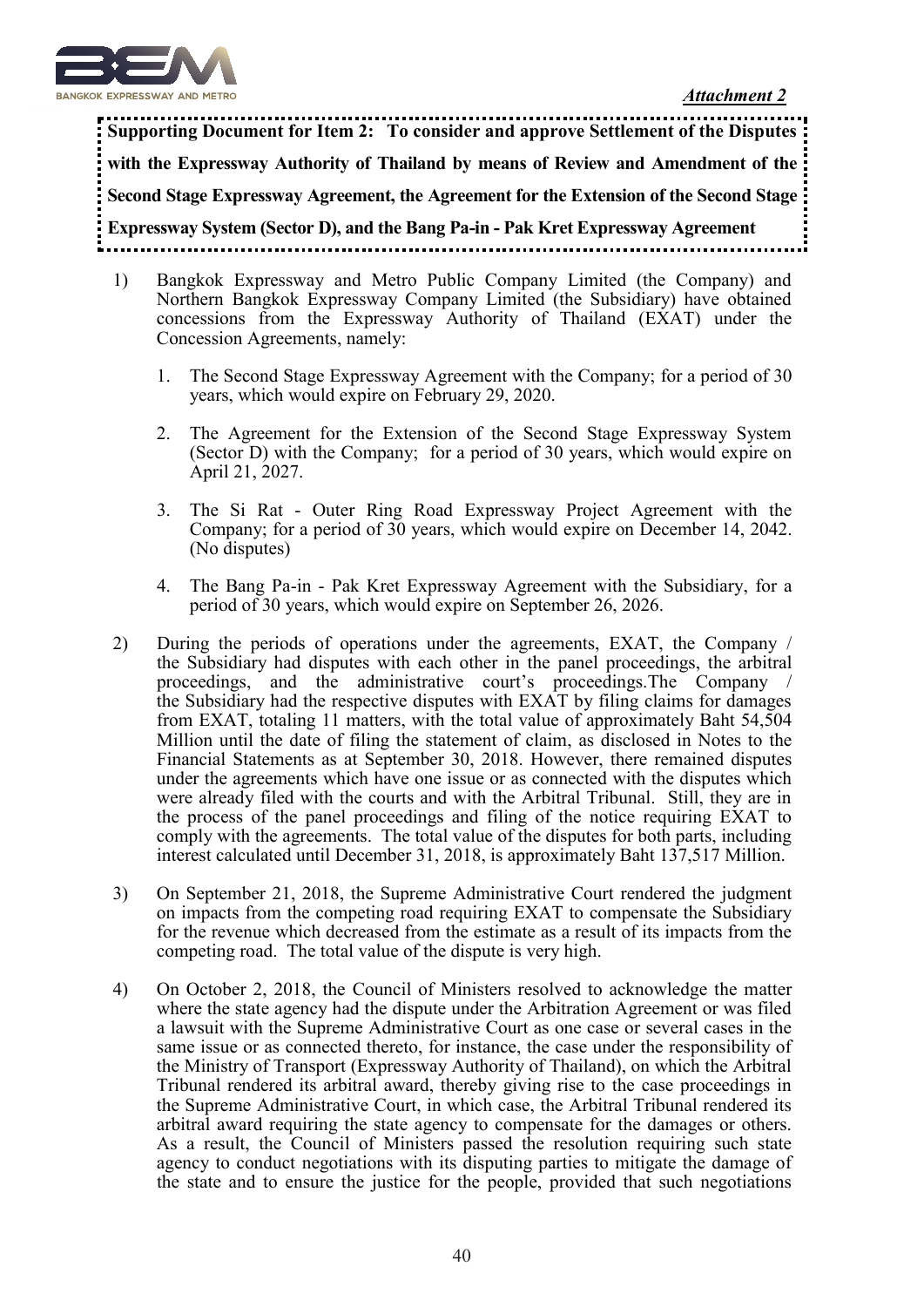

shall be conducted transparently and legitimately by mainly taking into account the benefits of the nation.

- 5) EXAT appointed a subcommittee to consider the guidelines for the legal proceedings in accordance with the Second Stage Expressway Agreement, the Agreement for the Extension of the Second Stage Expressway System (Sector D), and the Bang Pa-in - Pak Kret Expressway Agreement between EXAT and the Company / the Subsidiary. In this regard, EXAT, by the subcommittee and the Board of EXAT, attended many meetings for negotiation with the Company/the Subsidiary and attended meetings for negotiation with the Board of EXAT on December 17 and 20, 2018 until the mutual agreement could be reached for the dispute settlement and the project operations. The following is the material summary of agreements which can be reached by EXAT and the Company/the Subsidiary for the dispute settlement in the best interests of the state, people and in fairness to both contractual parties:
	- 1. EXAT and the Company/the Subsidiary have agreed to settle all disputes on which have been already given judgments or which are in the process of filing of the lawsuits with the courts, submission of the statement of claim to the Arbitral Tribunal and submission of the statement of claim to the panel which already took place or would take place in the future in the same issue or as connected thereto under all existing agreements.
	- 2. EXAT and the Company/the Subsidiary have mutually agreed to review and amend the concession agreements, as follows:
		- 2.1 The respective periods of time of the Second Stage Expressway Agreement, the Agreement for the Extension of the Second Stage Expressway System (Sector D), and the Bang Pa-in - Pak Kret Expressway Agreement, shall be extended from which would formerly end in 2020, 2027, and 2026, respectively, to end on April 21, 2057.
		- 2.2 The Company shall provide the O&M Services of the Second Stage Expressway and the Subsidiary shall provide the O&M Services of the Bang Pa-in - Pak Kret Expressway, provided that the Company/the Subsidiary are entitled to receive toll revenue sharing throughout the respective agreement periods, as follows:
			- Toll revenue sharing from the First Stage Expressway and the Second Stage Expressway in respect of the urban network at 40 percent and all toll revenues from the Second Stage Expressway (Sector C) and the Second Stage Expressway (Sector D);
			- All toll revenue sharing from the Bang Pa-in Pak Kret Expressway.
		- 2.3 Revision of toll rates, EXAT and the Company/the Subsidiary have agreed that toll rates shall be revised at a fixed rate to increase every 10 years for vehicles of all types at the rates clearly specified in the three agreements.
		- 2.4 The Company shall have the duty to invest, construct and improve the Second Stage Expressway, which requires the total investment of approximately Baht 31,500 Million to solve the traffic congestion problem after the report of the Environmental Impact Assessment (EIA) of EXAT has been approved.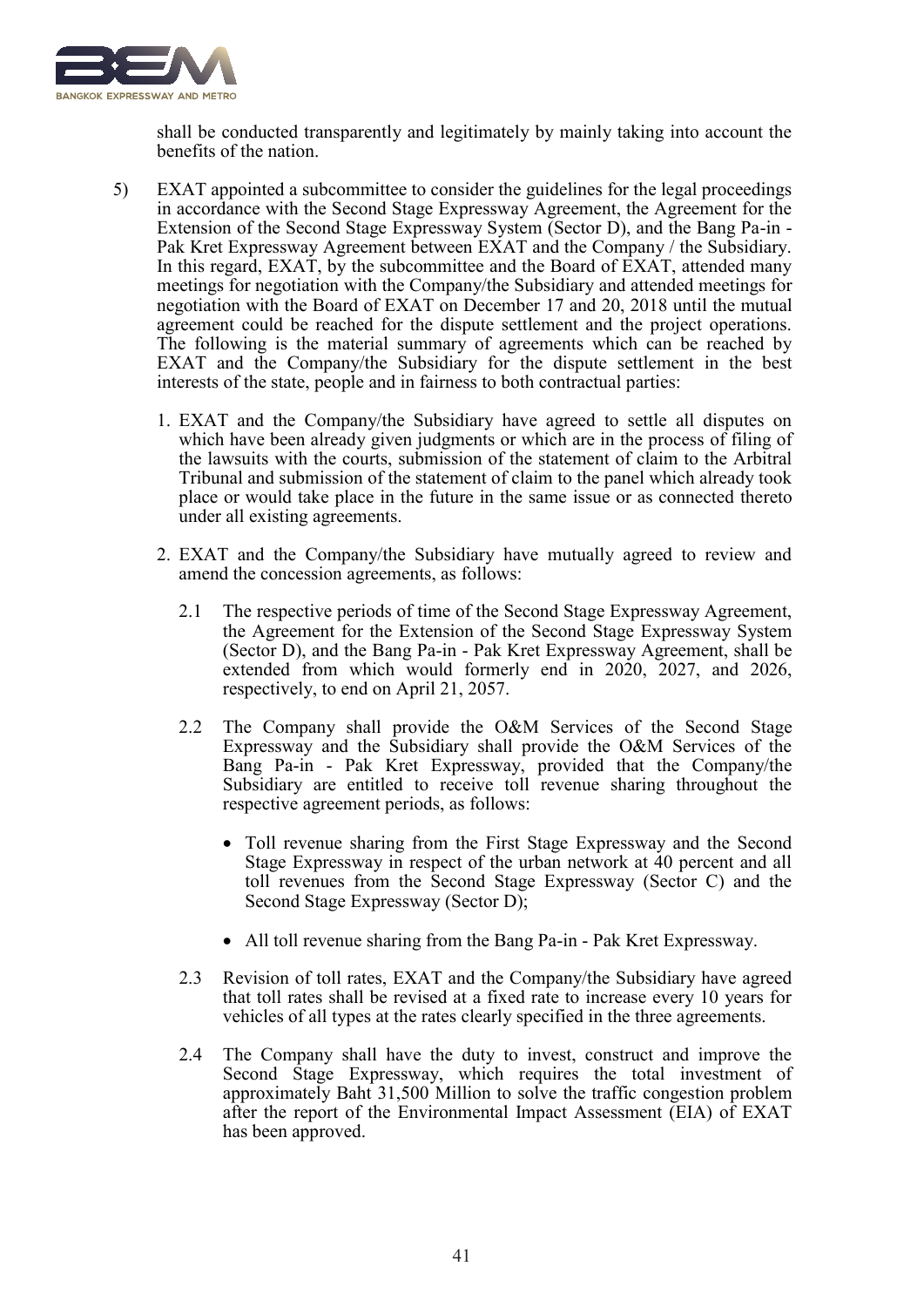

In this regard, EXAT would propose the negotiation results to the Council of Ministers for consideration and approval in accordance with the process required by the Private Investment in State Undertakings Act B.E. 2556 (2013). Nevertheless, there would be a change in the aforementioned guidelines as proposed.

3. EXAT and the Company/the Subsidiary will sign the Amendment Agreements of the existing Concession Agreements after obtaining the approval from the shareholders' meeting and after obtaining the consent from the Council of Ministers.

### 6) Potential Benefits to be Derived by the Company / the Subsidiary

#### 1. Elimination of Risks from Disputes under the Agreements

The operations by the Company/the Subsidiary with EXAT under the concession agreements have been interpreted in various different ways, continuously giving rise to disputes throughout the concession periods. Besides, the procedures for settlement of the disputes under the agreements as a whole from the panel proceedings, the arbitral proceedings and the administrative court's proceedings have taken time for more than 15 years, and also, it is uncertain whether the Company/the Subsidiary would win the lawsuits, or if yes, the Company/the Subsidiary would be likely not to receive the debt repayment under the judgments since the disputing party is a state agency against which a lawsuit may not be filed to require confiscation of property, or there are external factors beyond the Company's control.

Given the fact that EXAT and the Company/the Subsidiary can reach an agreement to settle the disputes with each other under the agreements, both the pending disputes and the disputes connected to the resolved disputes, such as, competing road and revision of toll rats, would be beneficial to both parties in terms of working together and development of the expressway system to ensure more efficiency. EXAT, the Company/the Subsidiary have agreed to review and amend the agreements which result in different interpretation to prevent any other dispute with each other. It is risk management which is useful to both parties.

## 2. Sustainable Business Operations

The core businesses of the Company/the Subsidiary are the expressway and metro service provision. The Company/the Subsidiary which have obtained concessions from the public sector are then regarded as significant components of development of the public transport networks in order to facilitate the people's travelling and help alleviate the traffic problems in Bangkok and its vicinity, by giving priority to safety, rapidity and efficiency in the services.

The fact is that the Company/the Subsidiary can enter into negotiation to settle the disputes with EXAT under the guidelines of the Council of Ministers' resolution on October 2, 2018. For that reason, EXAT will expand the respective periods of time of the three Concession Agreements to end in 2057 from that the Second Stage Expressway Agreement, the Agreement for the Extension of the Second Stage Expressway System (Sector D), and the Bang Pa-in - Pak Kret Expressway Agreement would end in 2020, 2027, and 2026, respectively. As a result, the Company/the Subsidiary can continue its business operations in the expressway service; there is no risk from rejection of renewal of the agreement periods, and it is in line with the vision and mission of the Company which is committed to being the leading, fully-integrated transportation service provider of the country,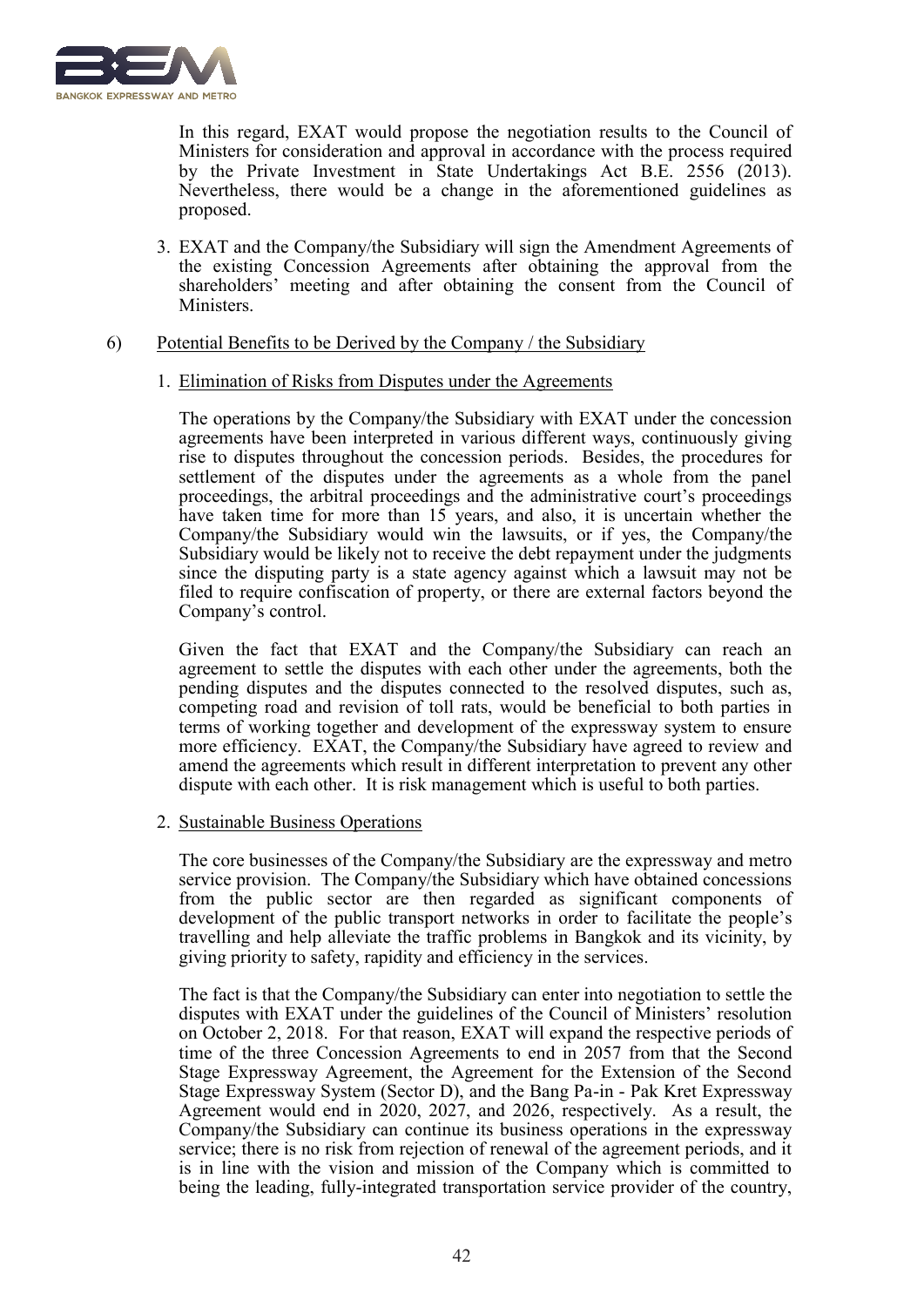

along with development of quality and efficiency of the transportation network system to alleviate the traffic problems as well as value added to shareholders on the basis of fairness towards all stakeholders.

### 3. Good Operational Results in the Future

An extension of the respective concession agreements granted to the Company/the Subsidiary has resulted in continuation of the expressway service business operations, with their entitlement to toll revenue on a regular basis in the long run until 2057 which would produce the good operational results in the future.

### 7) Compliance of the Assets Acquired and Disposed of Assets Rules

1. The settlement of such disputes with EXAT is deemed to be disposal of assets. The disputes as agreed upon for waive of claims in the Company/the Subsidiary are the disputes as filed lawsuits with the courts; as referred to the arbitral proceedings; and as referred to the panel proceedings, which already took place and would take place in the future in the same issue or as connected thereto under the agreements. The total value is approximately Baht 137,517 Million.

Details of calculation of the size of the transaction based on financial information under the consolidated financial statements as at September 30, 2018. The size of such transaction is equal to 132.43 percent (137,517 Million Baht x 100) / Total Asset 103,843 Million Baht), under the total value of consideration basis, which is higher than 50 percent. Such transaction is within the scope of disposal of assets in accordance with the Notifications on Asset Acquisition and Disposal. During the past 6 months, the Company has no other asset acquisition. Therefore, the Company shall have the duty to disclose information memorandum on such transaction to the Stock of Exchange of Thailand (the "Stock Exchange") and to request approval of the shareholders' meeting with the votes not less than threefourths of the total votes of the shareholders attending the meeting and having the voting rights, excluding the votes cast by the interested shareholders. Moreover, the Company shall deliver the notice of the shareholders' meeting, together with the independent financial advisor's opinions to the shareholders in advance at least 14 days prior to the date of the shareholders' meeting.

From the Shareholder Record data at the Closing Date of Share Register Book (20 February 2019) to receive the shareholder's right to attend the Extraordinary General Meeting of Shareholders No. 1/2019 of the Company. EXAT the connected person, has no record as a shareholder of the company.

2. The investment, construction, improvement would require the investment of approximately Baht 31,500 Million. The size of such transaction is equal to 30.33 percent (31,500 Million Baht x100) /Total Asset 103,843 Million Baht) , under the total value of consideration basis, which is more than 15 percent but lower than 50 percent of the Company's asset value. During the past 6 months, the Company has no other asset acquisition. Therefore, the Company shall have the duty to disclose such transaction to the Stock of Exchange and deliver the circular notice to shareholders within 21 days from the date of disclosure of the transaction to the Stock Exchange of Thailand, but the Company is not required to seek approval of shareholders. At this time, the Company would deliver the information memorandum on transaction regarding acquisition of assets to the Company's shareholders, together with the notice of the Extraordinary General Meeting of Shareholders No. 1/2019 on the same occasion.